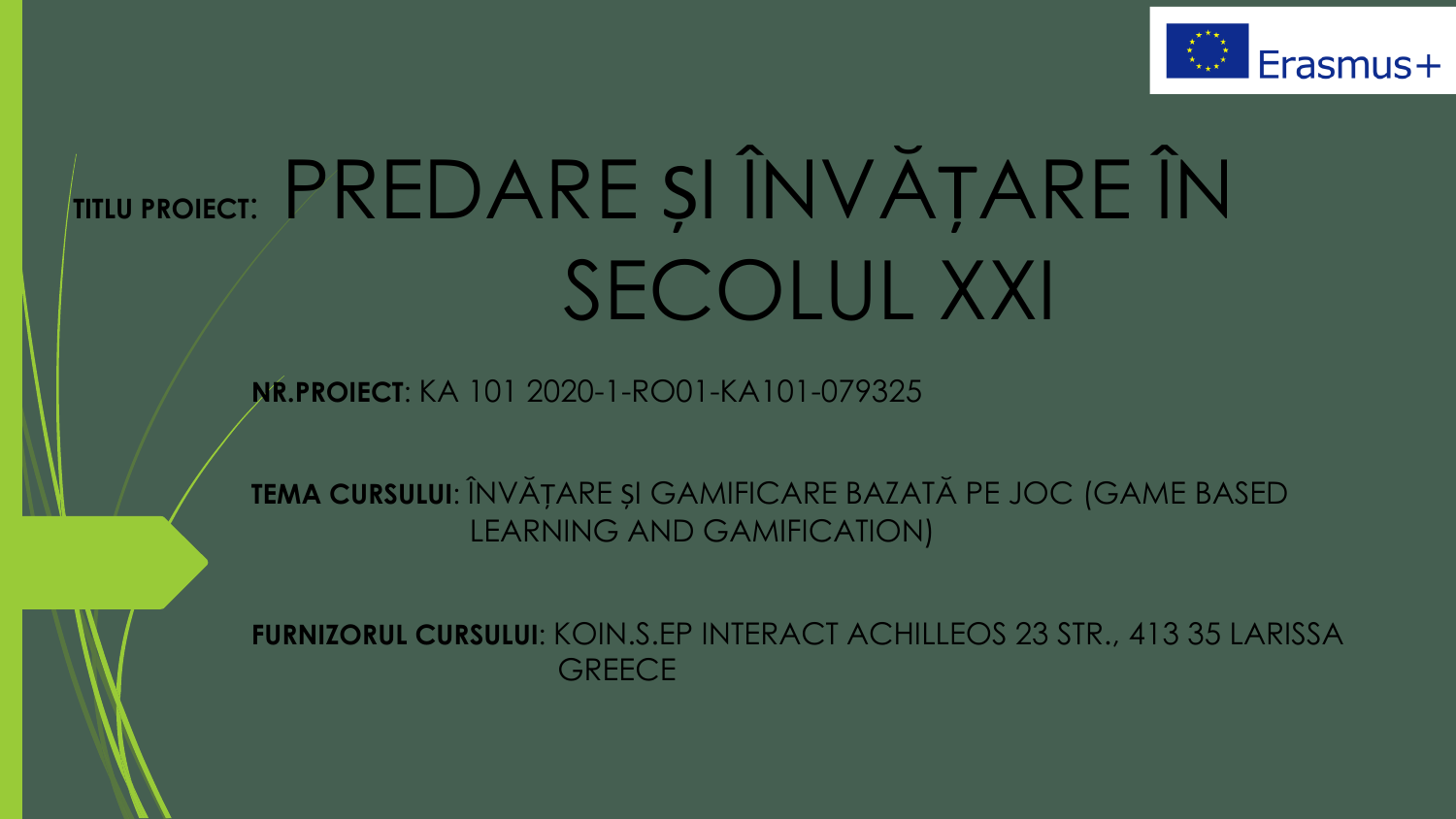

### LOCUL DE DESFĂȘURARE: SZKOLA JEZYKOWA, PROFILINGUA PODWALE 6/1 7, 31-118, **CRACOVIA POLONIA**

**PERIOADA: 23-27 AUGUST 2021** 

**PARTICIPANTI: 5 PROFESORI** 

INSTRUCTOR; JAN JAMROZ

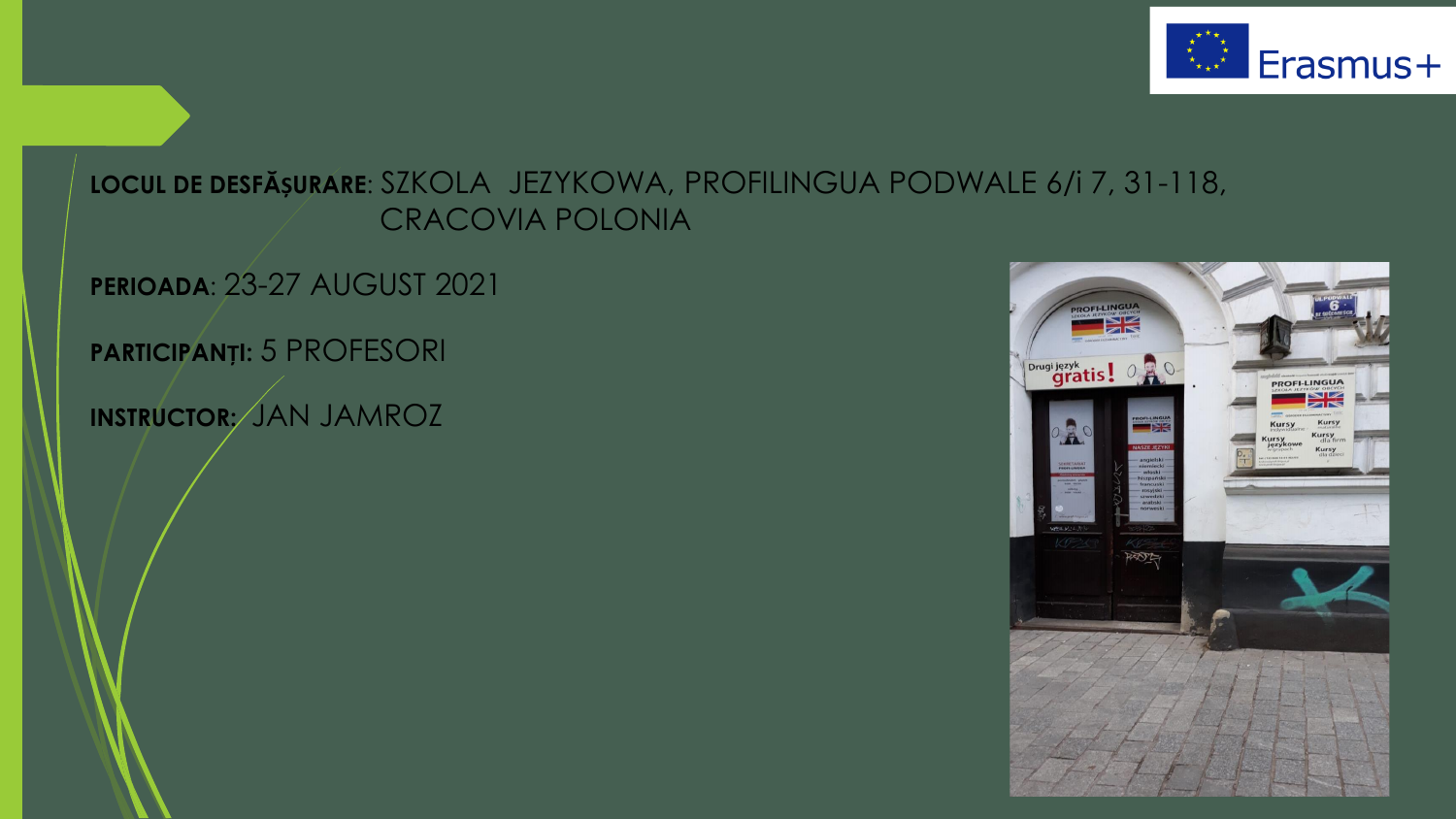

METODOLOGIE: - CUNOAȘTEREA FUNDALULUI TEORETIC ȘI PARCURGEREA UNOR EXERCIȚII PRACTICE CARE VIZEAZĂ ÎNVĂȚAREA **BAZATĂ PE JOC;** 

> - ANALIZA STRUCTURII DESIGNULUI JOCULUI ȘI ÎNȚELEGEREA MODULUI ÎN CARE POT FI TRANSFERATE ELEMENTELE ANTRENANTE ALE DESIGNULUI JOCULUI ÎN CONTEXTUL EDUCAȚIONAL.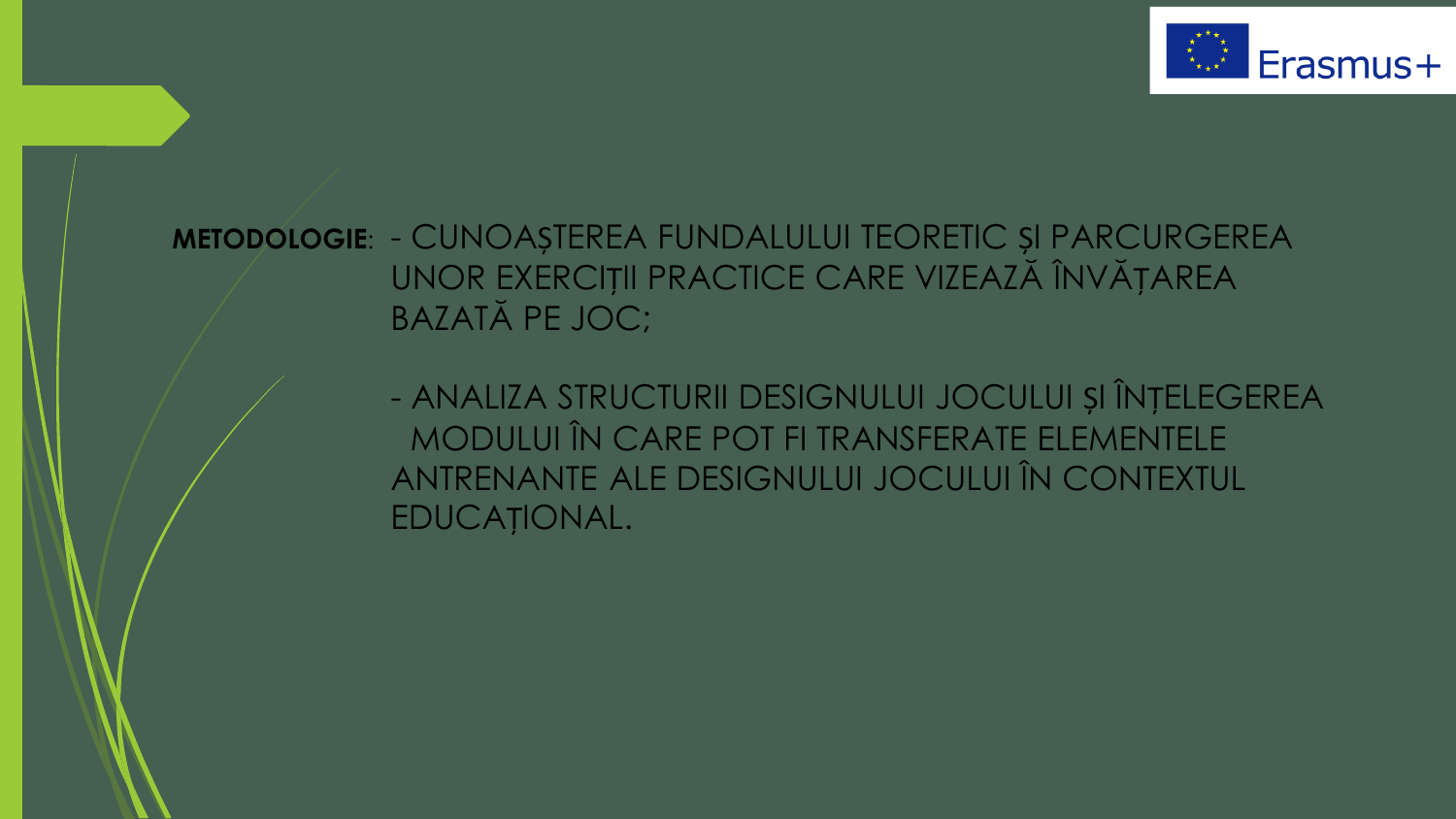

#### **REZULTATE:**

ÎNȚELEGEREA CONCEPTULUI ȘI A STRATEGIILOR PENTRU IMPLEMENTAREA ÎNVĂȚĂRII BAZATĂ PE JOC ȘI GAMIFICARE;

DEZVOLTAREA ABILITĂȚILOR DE COMUNICARE, COLABORARE, PREZENTARE, NEGOCIERE, GÂNDIRE CRITICĂ ȘI CREATIVĂ;

ÎNȚELEGEREA MECANICII JOCURILOR ȘI DEZVOLTĂRII ABILITĂȚII DE A GAMIFICA CONȚINUTUL PROGRAMELOR DE ÎNVĂȚĂMÂNT PENTRU A FACE EXPERIENȚA EDUCAȚIONALĂ A ELEVILOR MAI ATRĂGĂTOARE;

FURNIZAREA ȘI EXERCITAREA IDEILOR CREATIVE ȘI A RESURSELOR PRACTICE PENTRU IMPLEMENTAREA CU SUCCES ȘI UTILIZAREA RESPONSABILĂ A ÎNVĂȚĂRII BAZATE PE JOC.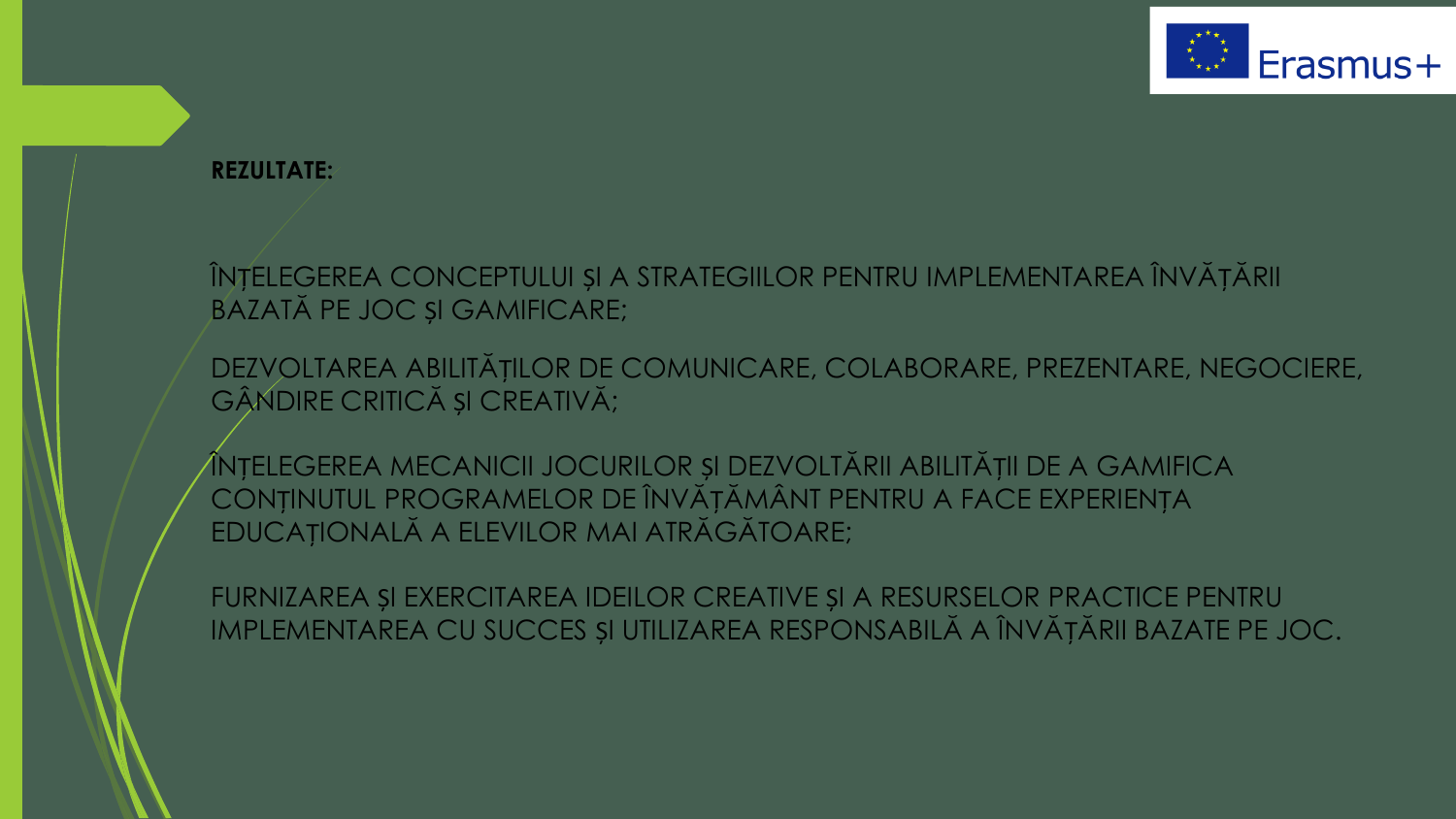

# $ZUVA1$

PREZENTAREA PARTICIPANȚILOR, A ȘCOLILOR UNDE ÎȘI DESFĂȘOARĂ ACTIVITATEA, ORAȘULUI ȘI ȚĂRII DE UNDE PROVIN

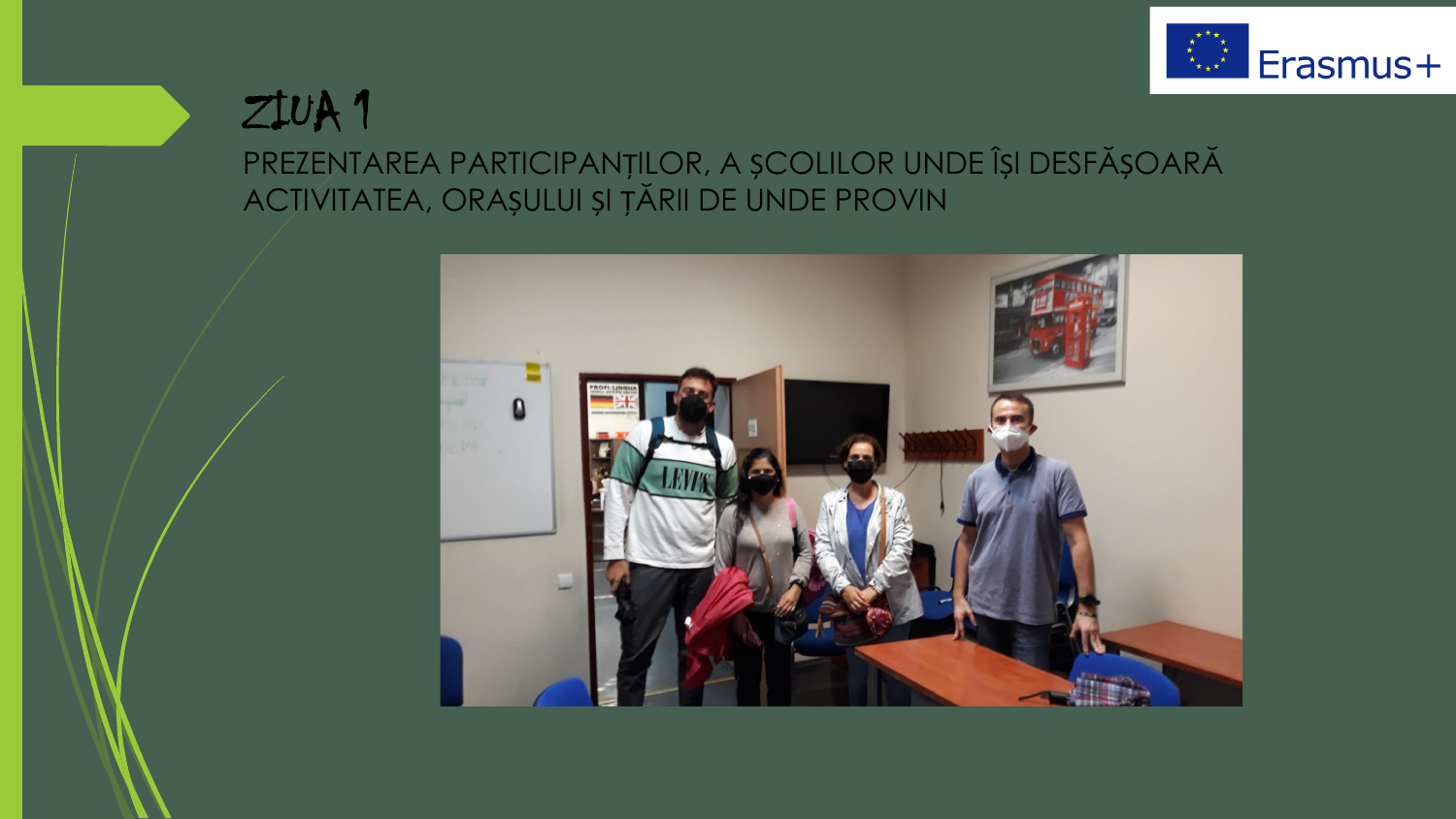

## $ZUVA2$ INTRODUCERE ÎN GAMIFICARE, PRACTICI EDUCAȚIONALE ȘI STRATEGII **BAZATE PE JOC**

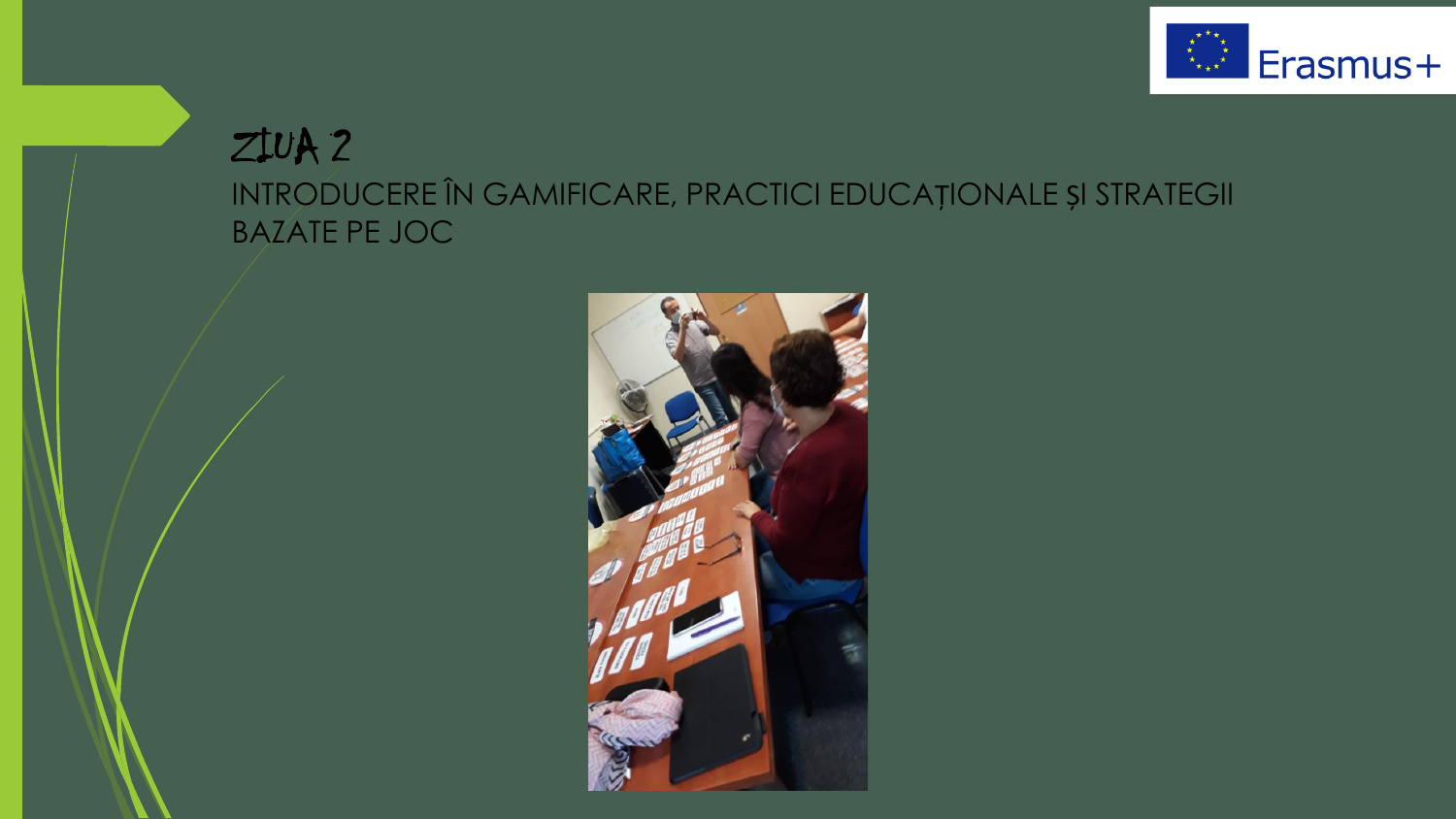

## $ZUVA3$ EXCURSIE CULTURALĂ - VIZITAREA MINEI DE SARE WIELICZKA



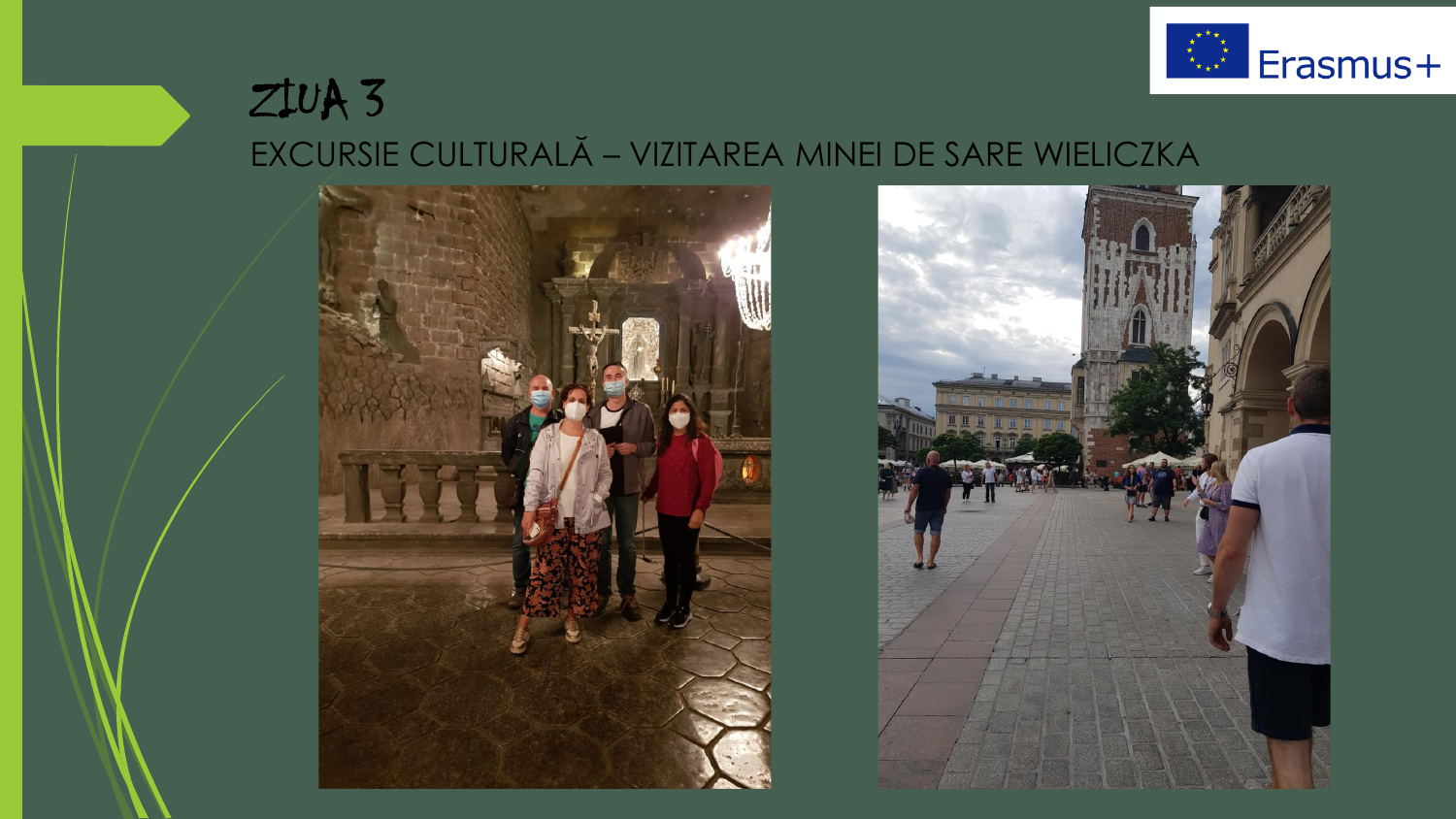



TEHNICI DE MOTIVAȚIE INTRINSECI ȘI EXTRINSECI, JOCURI COMPETITIVE ȘI DE COLABORARE;

INSTRUMENTE ONLINE PENTRU COLABORAREA ÎN PROIECTE EDUCAȚIONALE BAZATE PE JOCURI, E TWINNING, SCHOOL EDUCATION GATEWAY.

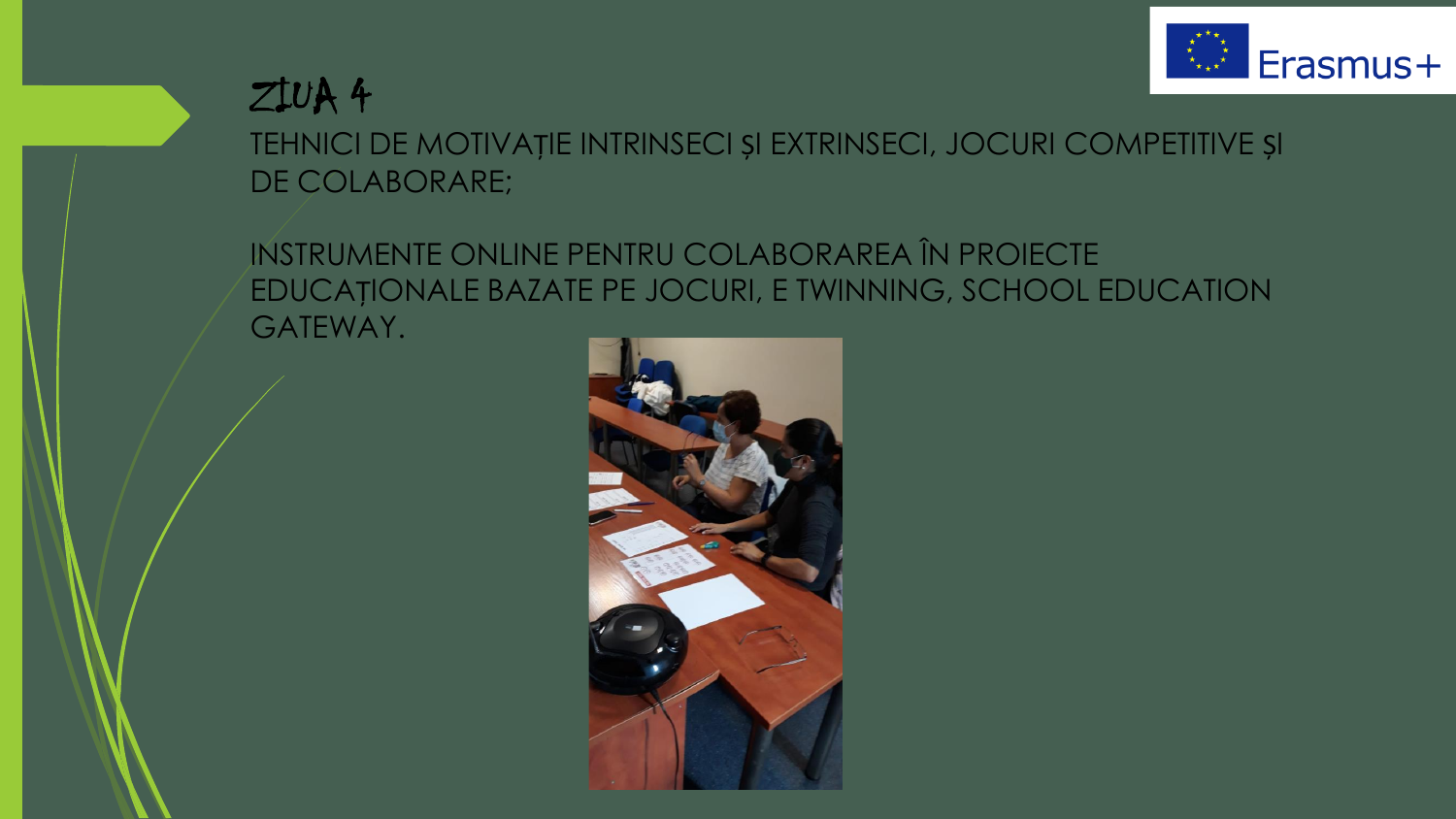

## $Zt\cup A5$ PREZENTAREA REZULTATELOR, DISCUȚII, EVALUARE ȘI SESIUNEA DE ÎNCHIDERE

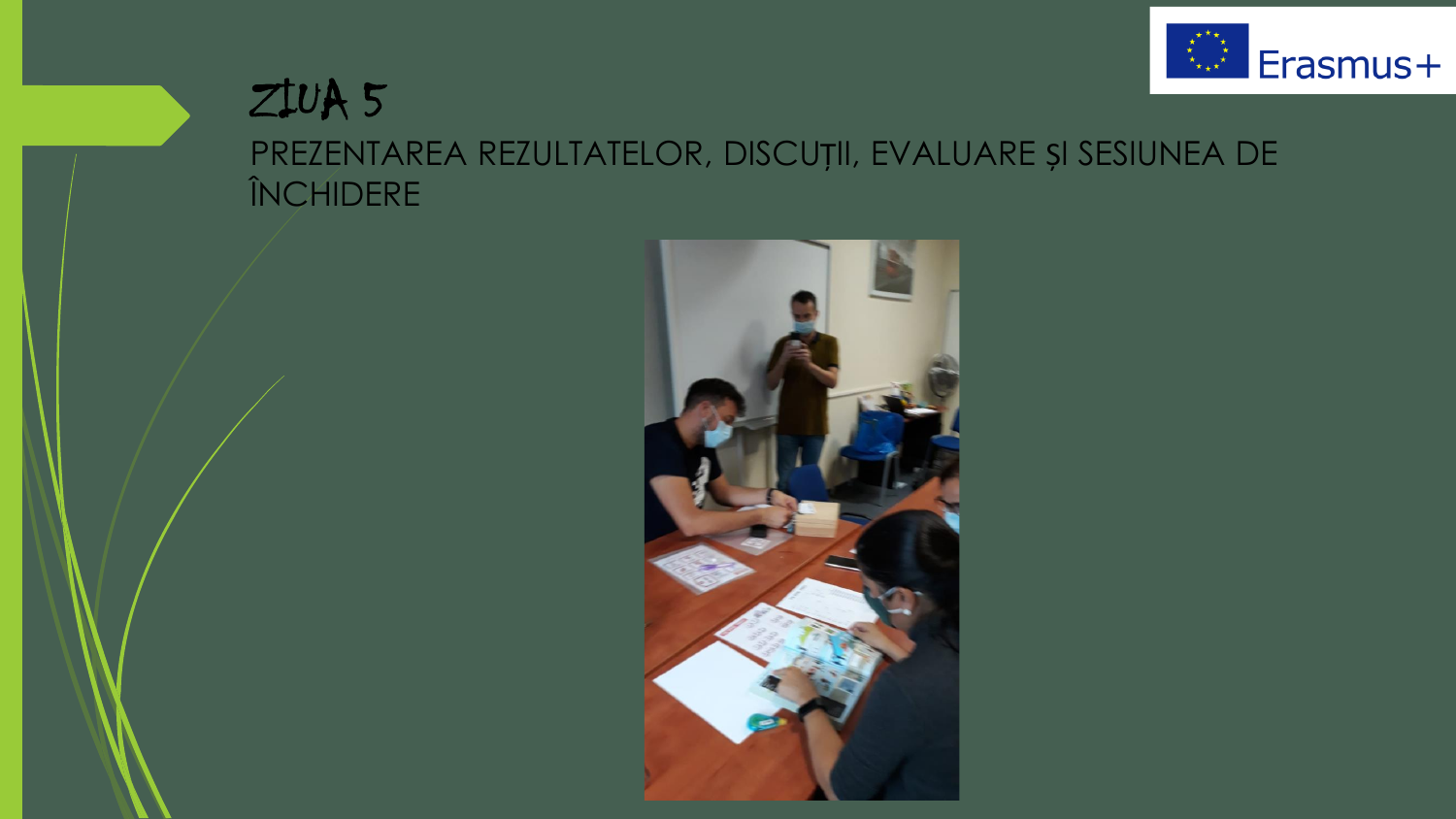

#### APLICAȚII ȘI PLATFORME CU LINE:

- KAHOOT.IT
- Plickers.com
- https:// quizizz.com
- https:// quiztet.com/en-gb
- if than google slides adventures story